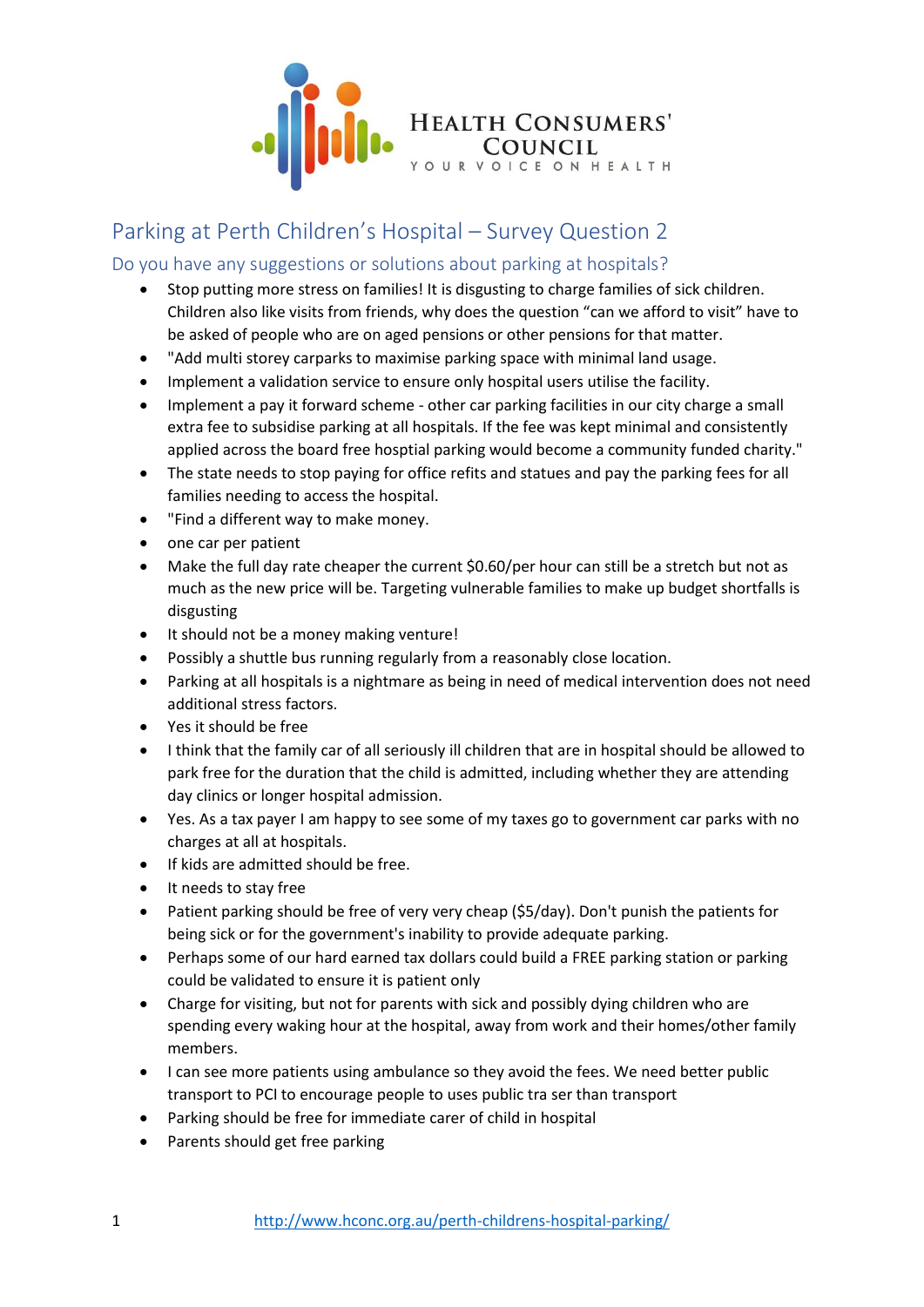

- All families with a child in hospital longer than overnight, or on a regular basis should be given the \$5 parking permit
- What's the point as the public view just gets shoved under the mat. How about the politicians have a pay cut and that money can subsidise the parking fee.
- Yep... take out the sub contractor. The company who got the tender should do the job not sub-contract onwards.
- Only charge visitors for parking not the families of the child.
- It should be free! As a mum of a child with an incurable condition we are always in hospital and can not afford parking on top of everything else
- Retain permit system as per PMH!
- Make it free for everyone! The charging for parking at hospitals via a private company is ridiculous and should not have been an option to begin with. You don't visit hospitals because you want to be there.
- Government manage and keep it low cost.
- Don't use the parking as a revenue raiser. Just charge the minimum to cover costs not for profit.
- It shouldn't require cash or credit cards at the point of parking when sometimes parents are rushing and don't have change handy. It should be payable before departure.
- The last thing anyone thinks about when attending emergency department is money for parking. Parking should be free.
- It should be far cheaper, and hospital run, rather than privately owned. Why should private companies benefit from sickness? I presume the companies pay a lease to the government for the use of the land, but this goes no way to practically assist patients.
- Oncology Social Workers to supply the families with parking permits if child is inpatient or very frequent out patient
- Free parking for long term patients eg parents of cancer kiddies
- Parking should be free!
- All patients with ongoing appointments and life-threatening illnesses should receive the rebate for parking. We don't need the extra stress of having to worry about scrapping together enough money to pay for parking on top of medication and medical equipment pur children need.
- Subsidised parking for all admissions from Day 1
- I think that parking should be either free or at the very least kept at an affordable rate. The visitors Car park at PMH currently charges .60c an hour. I think this is a good rate for parking. As I mentioned above. Offering people a 3 hour free threshold will prevent a lot of heartache for some families. I was paying up to \$15 a day whilst my son was receiving his radiation therapy and when neither parents are working this just becomes additional stress and more drain on funds
- A minimum nights per month for example, would encompass those who visit frequently, and that (at present) would not meet the 5 day minimum for each visit.
- Furthermore, a minimum income criteria for the \$5 cap, for families struggling would help with families who may not be able to afford the 4 days up to the 5 day minimum to be considered under the current proposal."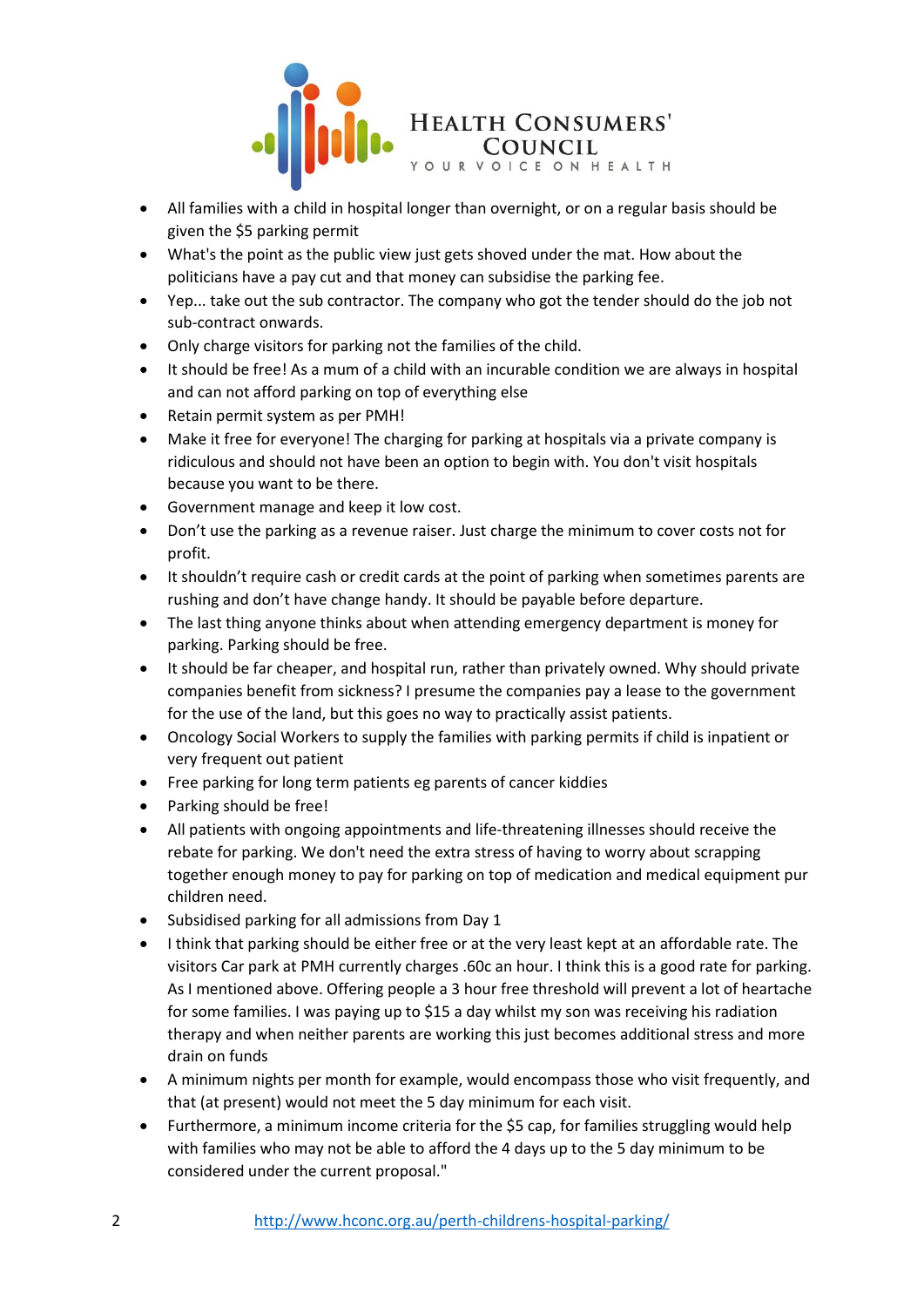

- Kick the profiteers out and run it in house.
- Rebates should cover more criteria. Not everyone that doesn't have a health care or concession card can afford additional expenses.
- It should be subsidised. \$23 per day is a ridiculous sum even for the rare visitor. That is excessive. It's not like families are going into the city to watch the opera etc. Football parking is less! Any day visit should be capped to no more than \$6 and for those in sudden traumatic circumstances, or heavy hospital treatment, it should be free. That the government actually struck a deal with a company that was going to charge this much is so incomprehensible to me. Do you not see how this disadvantages families with sick children? how it widens the privilege gap? What else could these families spend that \$23 per day on?
- Carry on with the voucher system for free parking for families already in dire situations.
- Definitely a parking free permit especially for families who's child is in PMH longer than a certain time. We were lucky enough to find an apartment super close so we didn't have to worry so much about parking, considering we were in there for a year!!
- Simple- upon entering the carpark everyone gets a parking ticket which is to be paid upon leaving. Those that have an outpatient appointment or admission get their ticket stamped at said appointment, day stay admission or admission and only pay \$5 (at the most) per day.
- Anyone else charge what ever it takes just don't DONT take money from families of sick kids.
- End the private contract. Government should own and operate PUBLIC hospital parking.
- Should be free for regular patients & their families. People should not have to deny taking their kids to hospital, because they can't afford the parking..
- Patients and immediate family/carers should receive free parking or claimable through Medicare whilst an inpatient
- make it 5-10 dollars for day/night come on u will make money.why are people and businesses so money goal this is a hospital its not a shopping centre and they have free parking
- They should be given free vouchers as to their frequency of visits.
- At time of admission parking is discounted for the parent/guardian to \$5 per day until discharge. Visitors or if parents have two vehicles then they pay full rate for second car, but parent accompanying the child should get discounted or better still free parking for the duration of the admission
- Get more parking. Full stop.
- Acrod permit holder should park for free. Period.
- The government needs to extend the endorsed criteria for eligible patients at PCH
- A park and ride option where you can park further away for free and get a free bus in
- State Government to take over the parking
- Parking should be ticketed and then the parents/spouse/primary caregiver of the admitted patient should be able to validate their ticket inside the hospital to receive free parking. It is already stressful enough having sick family members without having to worry about being ripped off with exorbitant parking fees!
- "If you're gonna to increase the cost... perhaps add NZ citizens on low cost- same as concession/health care card for parking eg: proof of NZ passport - valid/expired NZ passport or proof of NZ driver license (valid or expired).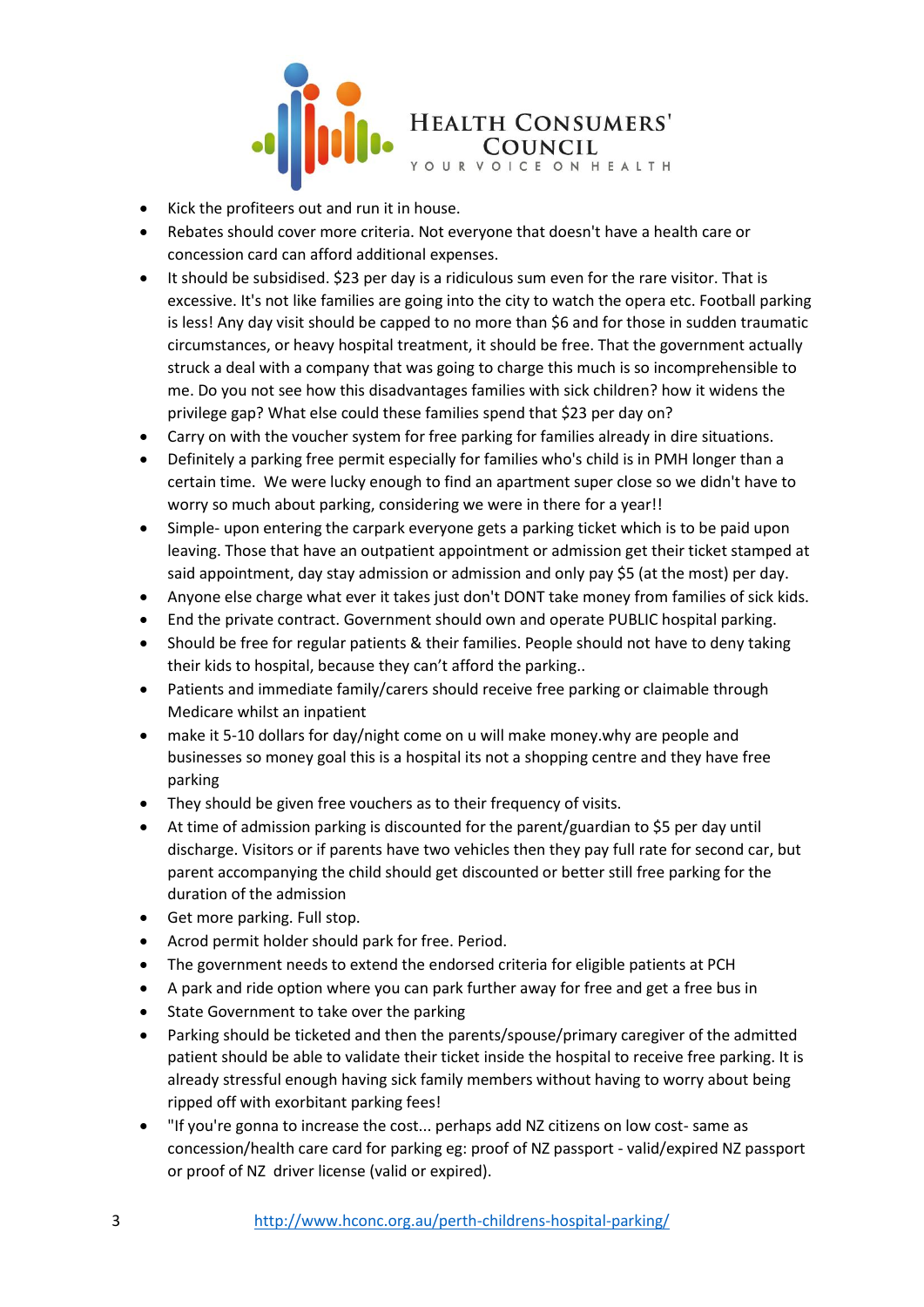

- \$21 something for all day parking is very expensive esp if kids being inpatient or outpatient treatments. "
- It's a kids hospital people who can afford it max it at \$10. People with concession cards or health cards \$5.
- \$5 for all disabities , and in patients , lits face it know one wants to come to hospital , but when u have a child with a complex problem you are always there , come on ppl do right thing for the kids , isn't it about trying to save life's not about paying state revenue bills
- Nobody chooses to be in hospital, it's already a financial strain to have a sick child, it shouldn't be allowed to cash in on sick, vulnerable people.
- Don't privatise car parks in the first place. It is short sighted by the government to allow private companies to do this only to save them cost of the infrastructure. Put pressure on the company to offer reduced parking rates for children's hospital visitors. The cheap parking scheme should be if your child has a chronic medical condition or an Ambulatory Care Plan then you are eligible for a window sticker permit which allows you the cheaper parking option. My son is frequently unwell during winter and we visit the ED a lot and it is the only ED that can work with him so I don't think I should be penalised with parking when parking at other ED is free or cheaper (eg midland hospital).
- My suggestion: Receive parking stub with number plate marked when entering carpark boom gate as per normal carpark, no matter your reason for being there. Have parking desk inside hospital manned 24hours/ day. Upon exit from hospital, show outpatients letter/ text, or discharge summary from hospital, and pay \$5 max/ day, receive 'parking paid ' receipt and ticket stub and use this to exit carpark. dates/number plates / paid status etc all recorded. For family of inpatients who're coming and going, for multiple entries/ exits per day, if the same car/ number plate is used, then family still only pays total of \$5/ day. For families with two parents coming and going in two different cars, bit of common sense and discretion should be applied, and after the first four days of family paying \$10/ day for two cars, reduce it to \$5/ day for two cars.
- Something like this should be applied to \*\*ALL\*\* hospitals with paid parking, not just the new children's hospital. Adults also have to go to hospitals and outpatient appointments. Parking costs stress adult patients too."
- Should be run as not-for-profit. I understand we want good parking and facilities but companies such as Wilson should not be profiting.
- Government covers cost of parking for parents of sick children from tobacco and alcohol tax revenue, considering many childhood illnesses are contributed to from indirect exposure to those substances or their side effects
- It should be a lower affordable rate
- Make it all free.
- Health Care and concession card holders should have immediate concessions for parking in excess of 4 hours for inpatient and outpatient appointments.
- Review the current pay options at other locations. Dont consider the parking as a moneymaking option..dont profit off the suffering of others
- Keep it at .60c an hour capped at \$5 a day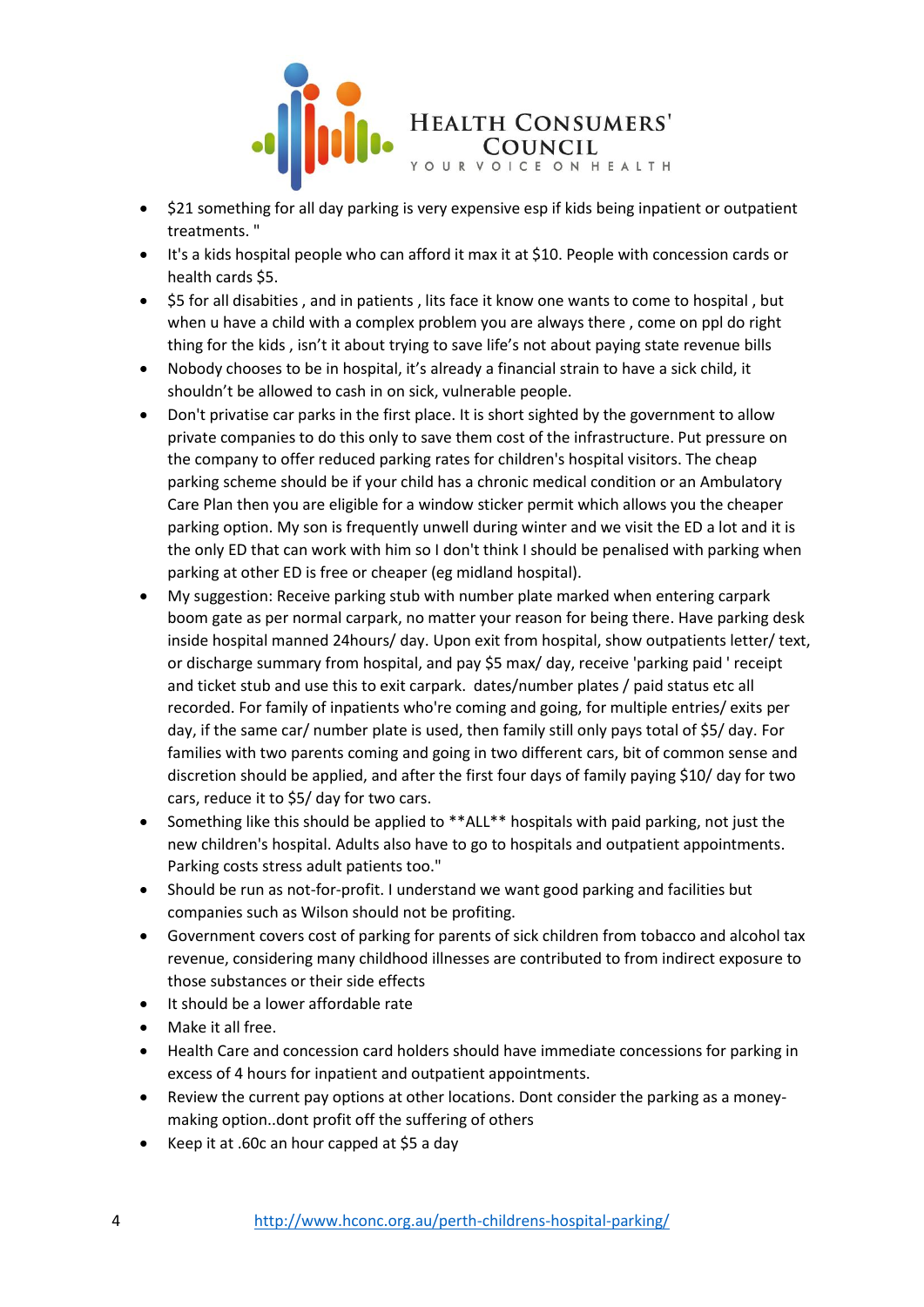

- \$5 per day is reasonable. But parents or guardians of sick children should NOT have to pay parking fees at all. Visitors outwith immediate family should pay.
- Do not privatise the parking
- There should be no charge for parking.
- I think ALL parking at public hospitals should be \$5 per day for family of patients and should be FREE for people that meet the eligibility criteria above. There should be a token that can be handed out at reception that enables this to be applied at the ticket machine. Maintain \$20 per day parking if a token is not provided to discourage the general public from taking up hospital visitors bays. Improve public transport to and from hospitals so people don't need to rely on cars.
- fees should be a minimal, nominal fee ie. 60 cents an hour like the current health department parking at PMH. Making profits from families who have sick children is not fair!
- Should be non -profit. If giving rebate to some, should be all people with concession card regardless of stay length, and anyone staying overnight.
- Capped parking at no more than \$5 a day. Hospital car parks shouldn't be a revenue raider.
- Cut the price in half.
- Offer a pick-up shuttle bus from central city location so families can get to their appointments on time and safely without having to go thru dreaded public transport or high parking lot fees."
- All hospital parking should be free for inpatients/outpatients/emergency/daysurgery etc etc. There should be some sort of card or code system to ensure your claim for free parking is legit by it crosschecking with yours or your child's URM. My daughter presents to emergency on a frequent basis and has had over 5 admissions through ED alone. She's had surgery and she presents at 3 different outpatient clinics throughout the year. We as a family are in 1 low income. I have no idea how this is going to work for us now. Its adding stress already and we haven't even moved across to the new PCH.
- I think Fiona Stanley offers free parking for those with private health. I don't expect free parking and I'm happy to pay for parking for our regular appointments, 1-3 a month, but to charge over \$20 when a child has been admitted is cruel.
- Yes it should be free, there's enough stress with a family member being sick
- Government prioritising paying costs of parking for Australians seeking medical care.
- Parking at hospitals should not be run by a for profit company.
- ALL long term stay patients or frequent flyers should be eligible for \$5 a day parking or better still, have a yearly parking charge (\$365) which means they can park any time of the day/year and only be charged the one off fee
- They should be free or minimal
- There should be a permit for inpatients and for those families with a child that has a chronic illness. Free parking within a 300m radius of the childrens hospital.
- A cheap rate for all. This is for ill children. Why make some pay and others not.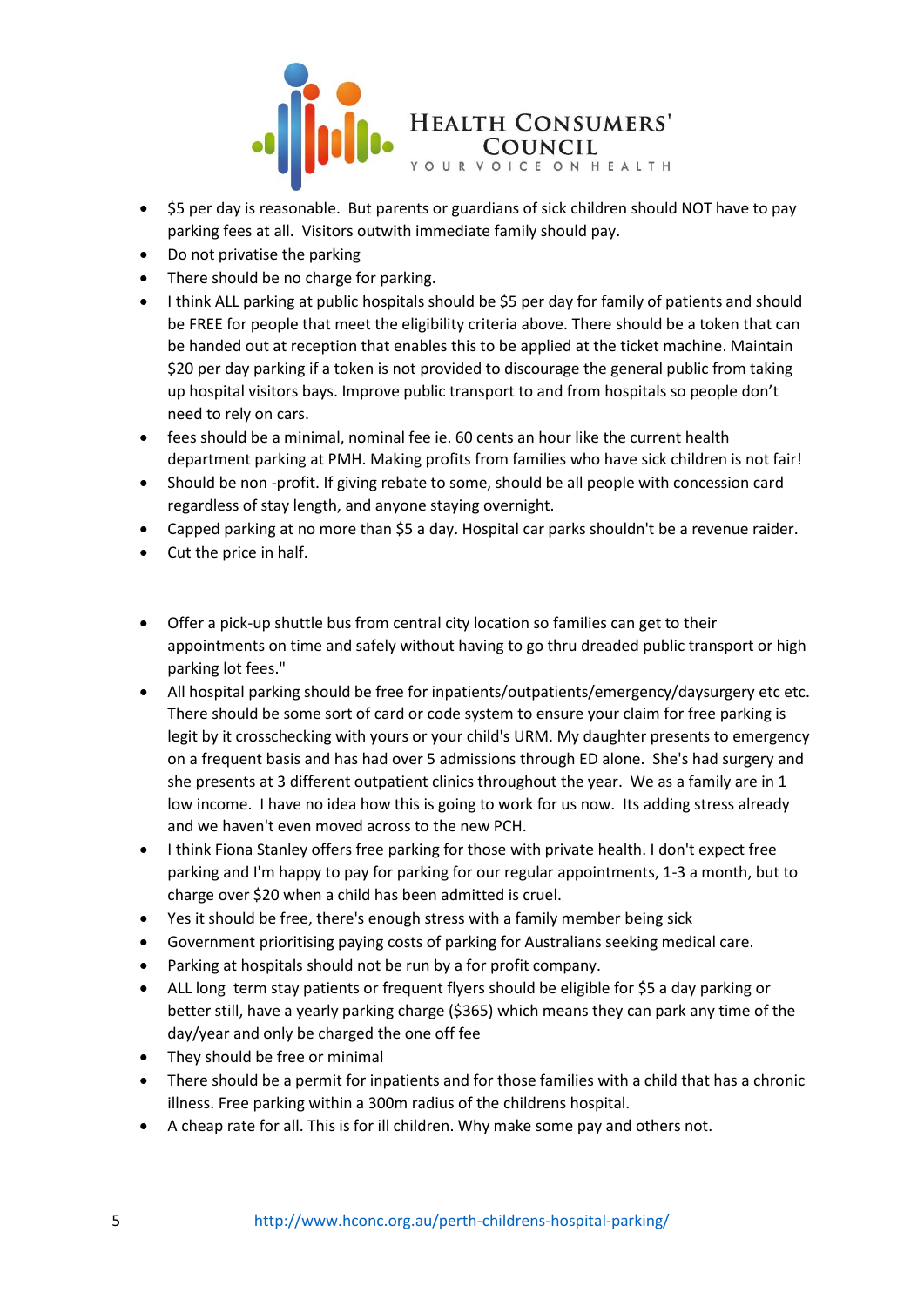

- dont privatise and keep the 60c per hour. why on earth do you need to charge more. The marginalised families of the ill are already spending every cent they have on their sick child. i have spent a small fortune on mine and certainly could never afford this.
- People who are there frequently or in many clinics get rebated parking. Those who require special equipment but dont have acrod get rebated parking
- Free, not like we choose to have sick kids and medical costs can be very high already.. or. set price for healthcard holders and public. \$5 per day max
- Make it free.
- How about not being greedy and not privatising everything to the point where nobody can afford to use it any more? This is NOT America!
- It should be free or a minimal charge.
- Make it cheap for everyone from day 1! I bet these families have multiple entries into car parks to go and pick up supplies and therefore will miss out on the cheaper rates.
- If making money off parents of sick children cannot be fully eliminated, then the parking pass system that is installed at FSH should be implemented at the new hospital, but I would increase the number of uses of that pass to 28 at least, and still for only \$3 per day.
- Those with admitted children or appointments should all receive \$5 day rate. You should not need to prove you are eligible. Public transport is not always possible with sick children or in emergency situations.
- Charge enough to cover costs not make a profit. This is an appalling cost.
- Subsidies for true hospital patients caregivers.
- This should not be privatised parking. No one should be gaining from other people's struggles and hardship. It is the children who need these facilities the most that will suffer. Keep it the same as PMH
- A system where anyone pays is wrong. Maybe the government needs to reassess and stop gouging the budgets of struggling families at every opportunity.
- How about Wilson cops it on the chin and gives subsidised parking for these families considering the company has had the benefit of millions of dollars for babysitting an empty carpark?
- Should be free or not for profit
- make sure public transport options are excellent. like a CAT bus like free transit from closest train on a 15min basis.
- make the parking proof driven. ie if you can prove you are a patient you get better parking rate.
- Public hospital carparks should have a reduced rate for anyone with an appointment. Years ago at rph when I went to epilepsy clinic my appointment card was my free parking card..not anymore. I didn't ask for this illness, I pay everyday for it, tablets, complications from seizures years ago, and appointments.
- A better subsidy from the government.
- Parking at childrens hospitals should be free on the first day... 2nd day and an6 consecutive days it should be a small charge of eg \$5 per day, having a sick child is burden enough and having a child with disabilities and having to return to hospital for continued appointments is enough of a cost in itself.